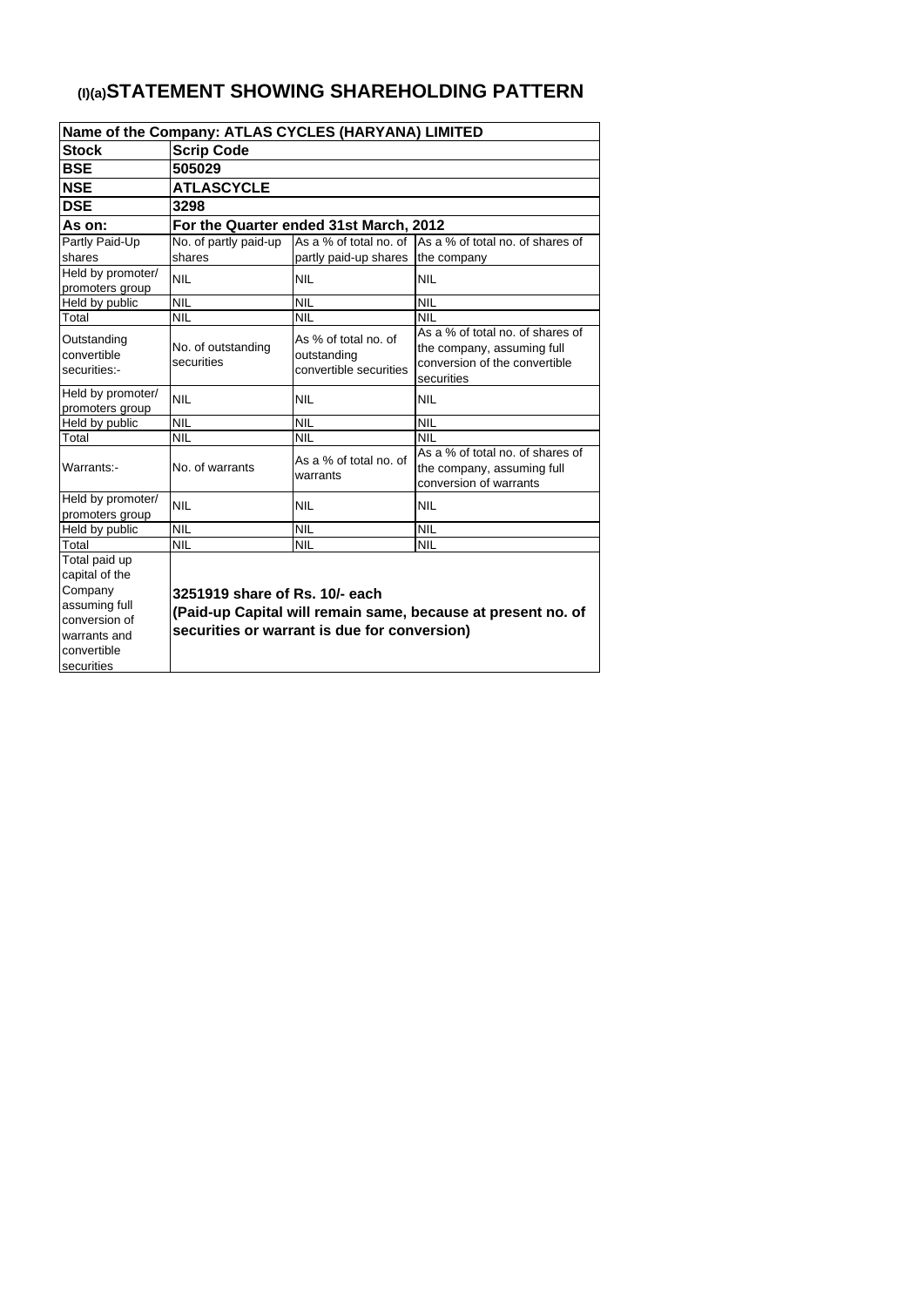|                     |                                                                            |                     |                     |                                                                | Total shareholding as a<br>percentage of total number of |                  | <b>Shares Pledged or</b> |                             |
|---------------------|----------------------------------------------------------------------------|---------------------|---------------------|----------------------------------------------------------------|----------------------------------------------------------|------------------|--------------------------|-----------------------------|
| Category            |                                                                            | Number of           | Total number        | <b>Number of shares</b>                                        |                                                          | shares           |                          | otherwise encumbered        |
| Code                | <b>Category of Shareholder</b>                                             | <b>Shareholders</b> | of shares           | held in<br>dematerialized form As a percentage As a percentage | of $(A+B)$                                               | of $(A+B+C)$     | Number of<br>shares      | As a<br>percentage          |
| (1)                 | (II)                                                                       | (III)               | (IV)                | (V)                                                            | (VI)                                                     | (VII)            | (VIII)                   | $(IX)$ =<br>(VIII)/(IV)*100 |
| (A)                 | SHAREHOLDING OF PROMOTER AND PROMOTER GROUP                                |                     |                     |                                                                |                                                          |                  |                          |                             |
| (1)                 | Indian<br>Individuals/Hindu                                                |                     |                     |                                                                |                                                          |                  |                          |                             |
| (a)                 | <b>Undivided Family</b>                                                    | 32                  | 866823              | 667050                                                         | 26.656                                                   | 26.656           | 0.000                    | 0.000                       |
| (b)                 | Central Gov/ State Gov.                                                    | 0                   | 0                   | $\overline{0}$                                                 | 0.000                                                    | 0.000            | 0.000                    | 0.000                       |
| (c)                 | <b>Bodies Corporate</b>                                                    | 4                   | 620616              | $\pmb{0}$                                                      | 19.085                                                   | 19.085           | 0.000                    | 0.000                       |
| (d)                 | Financial Inst./ Banks                                                     | 0                   | 0                   | 0                                                              | 0.000                                                    | 0.000            | 0.000                    | 0.000                       |
| (e)                 | Any Other (specify)<br>SUB-TOTAL (A)(1)                                    | 0<br>36             | $\Omega$<br>1487439 | $\Omega$<br>667050                                             | 0.000<br>45.740                                          | 0.000<br>45.740  | 0.000<br>0.000           | 0.000<br>0.000              |
| (2)                 | Foreign                                                                    |                     |                     |                                                                |                                                          |                  |                          |                             |
|                     | Individuals (NRI)/                                                         |                     |                     |                                                                |                                                          |                  |                          |                             |
| (a)                 | Individuals/ Foreign                                                       | 0                   | 0                   | $\mathbf 0$                                                    | 0.000                                                    | 0.000            | 0.000                    | 0.000                       |
| (b)                 | Individuals<br><b>Bodies Corporate</b>                                     | 0                   | 0                   | $\mathbf 0$                                                    | 0.000                                                    | 0.000            | 0.000                    | 0.000                       |
| (c)                 | Institutions                                                               | $\overline{0}$      | 0                   | $\overline{\mathsf{o}}$                                        | 0.000                                                    | 0.000            | 0.000                    | 0.000                       |
| (d)                 | Qualified Foreign                                                          | 0                   | 0                   | $\mathbf 0$                                                    | 0.000                                                    | 0.000            | 0.000                    | 0.000                       |
|                     | Investor                                                                   |                     |                     |                                                                |                                                          |                  |                          |                             |
| (e)                 | Any Other (specify)<br>SUB-TOTAL (A)(2)                                    | 0<br>0              | 0<br>$\mathbf 0$    | $\pmb{0}$<br>$\bf{0}$                                          | 0.000<br>0.000                                           | 0.000<br>0.000   | 0.000<br>0.000           | 0.000<br>0.000              |
|                     | <b>TOTAL SHAREHOLDING OF</b>                                               |                     |                     |                                                                |                                                          |                  |                          |                             |
|                     | PROMOTER AND PROMOTER                                                      | 36                  | 1487439             | 667050                                                         | 45.740                                                   | 45.740           | 0.000                    | 0.000                       |
|                     | GROUP $(A)=(A)(1)+(A)(2)$                                                  |                     |                     |                                                                |                                                          |                  |                          |                             |
| (B)                 | <b>PUBLIC SHAREHOLDING</b>                                                 |                     |                     |                                                                |                                                          |                  |                          |                             |
| (1)                 | <b>Institutions</b>                                                        |                     |                     |                                                                |                                                          |                  |                          |                             |
| (a)                 | Mututal Funds/ UTI                                                         | $\overline{c}$      | 953                 | $\mathbf 0$                                                    | 0.0293                                                   | 0.0293           | N/A                      | N/A                         |
| (b)                 | Financial Inst.                                                            | 1                   | $\overline{76}$     | 76                                                             | 0.0023                                                   | 0.0023           | N/A                      | N/A                         |
| (c)                 | Central Gov/ State Gov.                                                    | 0                   | 0                   | $\overline{0}$                                                 | 0.0000                                                   | 0.0000           | N/A                      | N/A                         |
| (d)<br>(e)          | Venture Capital Funds<br>Insurance companies                               | 0<br>0              | 0<br>0              | $\pmb{0}$<br>$\pmb{0}$                                         | 0.0000<br>0.0000                                         | 0.0000<br>0.0000 | N/A<br>N/A               | N/A<br>N/A                  |
|                     | Foreign Institutional                                                      |                     |                     |                                                                |                                                          |                  |                          |                             |
| (f)                 | Investors                                                                  | 0                   | 0                   | $\overline{0}$                                                 | 0.0000                                                   | 0.0000           | N/A                      | N/A                         |
| (g)                 | Foreign Venture capital                                                    | $\mathbf 0$         | $\overline{0}$      | $\overline{0}$                                                 | 0.0000                                                   | 0.0000           | N/A                      | N/A                         |
|                     | Investors<br>Qualified Foreign                                             |                     |                     |                                                                |                                                          |                  |                          |                             |
| (h)                 | Investor                                                                   | 0                   | 0                   | $\overline{0}$                                                 | 0.0000                                                   | 0.0000           | N/A                      | N/A                         |
| (i)                 | Any Other (specify) FDI                                                    | 0                   | $\mathbf 0$         | $\pmb{0}$                                                      | 0.0000                                                   | 0.0000           | N/A                      | N/A                         |
|                     | SUB-TOTAL (B)(1)                                                           | 3                   | 1029                | 76                                                             | 0.0316                                                   | 0.0316           | N/A                      | N/A                         |
| (2)<br>(a)          | <b>Non-Institutions</b><br><b>Bodies Corporate</b>                         | 191                 | 247216              | 241843                                                         | $\overline{7.602}$                                       | 7.602            | N/A                      | N/A                         |
|                     | Individuals-                                                               |                     |                     |                                                                |                                                          |                  |                          |                             |
|                     | i. Individual shareholder                                                  | 8683                | 1025413             | 789072                                                         | 31.533                                                   | 31.533           | N/A                      | N/A                         |
|                     | holding nominal share                                                      |                     |                     |                                                                |                                                          |                  |                          |                             |
| (b)                 | capital upto Rs. 1 lac<br>ii. Individual shareholder                       |                     |                     |                                                                |                                                          |                  |                          |                             |
|                     | holding nominal share                                                      |                     |                     |                                                                |                                                          |                  |                          | N/A                         |
|                     | capital in excess of Rs. 1                                                 | 14                  | 441873              | 418103                                                         | 13.588                                                   | 13.588           | N/A                      |                             |
|                     | lac<br>Qualified Foreign                                                   |                     |                     |                                                                |                                                          |                  |                          |                             |
| (c)                 | Investor                                                                   | 0                   | 0                   | $\mathbf 0$                                                    | 0.000                                                    | 0.000            | N/A                      | N/A                         |
|                     | Any other (specify)                                                        |                     |                     |                                                                |                                                          |                  |                          |                             |
| (d)                 | Non-Resident Indian /                                                      | 47                  | 5814                | 5462                                                           | 0.179                                                    | 0.179            | N/A                      | N/A                         |
|                     | <b>OCB</b><br>Any other (specify)                                          |                     |                     |                                                                |                                                          |                  |                          |                             |
| (e)                 | <b>Clearing Member</b>                                                     | 71                  | 42830               | 42830                                                          | 1.317                                                    | 1.317            | N/A                      | N/A                         |
| (f)                 | Any other (specify)                                                        | 2                   | 305                 | 305                                                            | 0.009                                                    | 0.009            | N/A                      | N/A                         |
|                     | <b>Trust</b><br>SUB-TOTAL (B)(2)                                           | 9008                | 1763451             | 1497615                                                        | 34.228                                                   | 54.228           | N/A                      | N/A                         |
| <b>TOTAL PUBLIC</b> |                                                                            |                     |                     |                                                                |                                                          |                  |                          |                             |
|                     | <b>SHAREHOLDING</b>                                                        | 9011                | 1764480             | 1497691                                                        | 54.260                                                   | 54.260           | N/A                      | N/A                         |
|                     | $(B)=(B)(1)+(B)(2)$                                                        |                     |                     |                                                                |                                                          |                  |                          |                             |
|                     |                                                                            |                     |                     |                                                                |                                                          |                  |                          |                             |
|                     | TOTAL (A)+(B)                                                              | 9047                | 3251919             | 2164741                                                        | 100                                                      |                  | <b>100 NIL</b>           | <b>NIL</b>                  |
| (C)                 | SHARES HELD BY CUSTODIANS AND AGAINST WHICH DEP. RECEIPTS HAVE BEEN ISSUED |                     |                     |                                                                |                                                          |                  |                          |                             |
|                     | <b>DEPOSITORY</b>                                                          | 0                   | 0                   | $\mathbf 0$                                                    | 0                                                        | $\overline{0}$   | N/A                      | N/A                         |
| (a)                 | <b>RECEIPTS</b>                                                            |                     |                     |                                                                |                                                          |                  |                          |                             |
|                     | <b>SUB-TOTAL (C)(1)</b>                                                    | $\Omega$            | 0                   | $\mathbf{0}$                                                   | $\mathbf{0}$                                             | $\bf{0}$         | N/A                      | N/A                         |

# **STATEMENT SHOWING SHAREHOLDING PATTERN**

|                                                                                                                                                  |      |         |         |     |     | .          |            |
|--------------------------------------------------------------------------------------------------------------------------------------------------|------|---------|---------|-----|-----|------------|------------|
| <b>ITOTAL SHARES HELD BY</b><br><b>ICUSTODIANS AND AGAINST</b><br><b>IWHICH DEP. RECEIPTS HAVE</b><br><b>BEEN ISSUED <math>(C)=(C)(1)</math></b> |      |         |         | 01  |     | N/A        | N/A        |
| $\vert$ Grand Total (A) + (B) + (C)                                                                                                              | 9047 | 3251919 | 2164741 | 100 | 100 | <b>NIL</b> | <b>NIL</b> |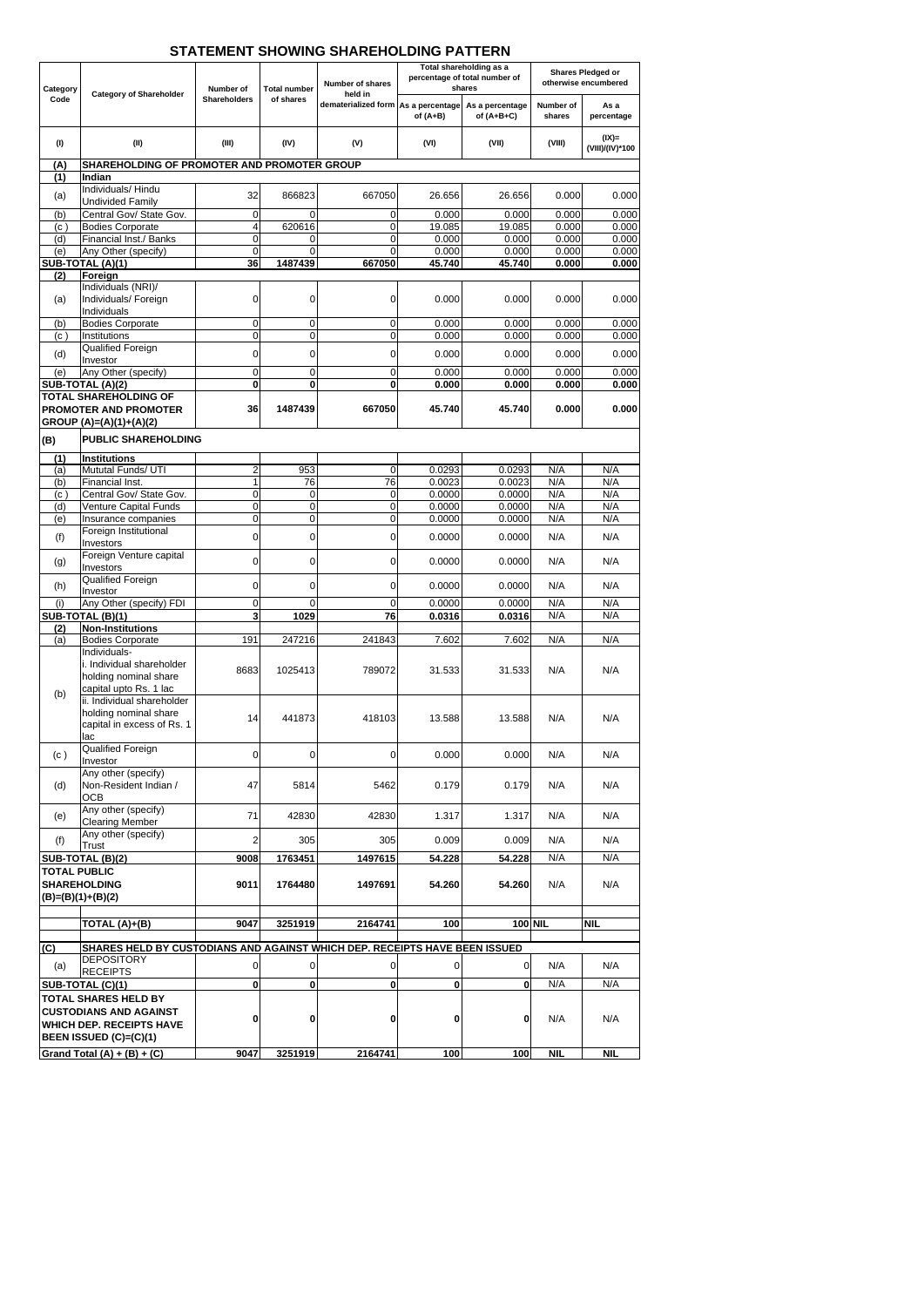#### **(I) (b) Statement showing holdng of securities (including shares, convertible securities) of persons belonging to he category "Promoter and Prompter Group"**

|                 |                                              |                                                                           | <b>Details of Shares held</b> | <b>Encumbered Shares</b> |                    |                                                                |  |
|-----------------|----------------------------------------------|---------------------------------------------------------------------------|-------------------------------|--------------------------|--------------------|----------------------------------------------------------------|--|
| Sr. No.         | Name of the shareholder                      | <b>Number of</b><br>As a % of grand<br>shares held<br>total $(A)+(B)+(C)$ |                               | No.                      | As a percentage    | As a % of grand total<br>$(A)+(B+(C)$ of sub-<br>clause (I)(a) |  |
| (1)             | (II)                                         | (III)                                                                     | (IV)                          | (V)                      | (VI)=(V)/(III)*100 | (VII)                                                          |  |
|                 | <b>INDIVIDUALS (HUF)</b>                     |                                                                           |                               |                          |                    |                                                                |  |
| 1               | <b>SHRI SANJAY KAPUR</b>                     | 156938                                                                    | 4.826                         | $\overline{0}$           | 0.00               | 0.00                                                           |  |
| $\overline{2}$  | <b>SHRI VIKRAM KAPUR</b>                     | 45534                                                                     | 1.400                         | 0                        | 0.00               | 0.00                                                           |  |
| 3               | SHRI VIKRAM KAPUR (HUF)                      | 20660                                                                     | 0.635                         | 0                        | 0.00               | 0.00                                                           |  |
| $\overline{4}$  | SHRI GAUTAM KAPUR                            | 100595                                                                    | 3.093                         | 0                        | 0.00               | 0.00                                                           |  |
| 5               | <b>SHRI GIRISH KAPUR</b>                     | 100130                                                                    | 3.079                         | 0                        | 0.00               | 0.00                                                           |  |
| 6               | SHRI RAJIV KAPUR                             | 37520                                                                     | 1.154                         | 0                        | 0.00               | 0.00                                                           |  |
| 7               | SHRI RAJIV KAPUR (HUF)                       | 52844                                                                     | 1.625                         | $\overline{0}$           | 0.00               | 0.00                                                           |  |
| 8               | SHRI JAI DEV KAPUR                           | 74661                                                                     | 2.296                         | 0                        | 0.00               | 0.00                                                           |  |
| $\overline{9}$  | SHRI SALIL KAPUR                             | 353                                                                       | 0.011                         | 0                        | 0.00               | 0.00                                                           |  |
| 10              | <b>SHRI ARUN KAPUR</b>                       | 39276                                                                     | 1.208                         | 0                        | 0.00               | 0.00                                                           |  |
| 11              | <b>SMT. NEELY KAPUR</b>                      | 162                                                                       | 0.005                         | 0                        | 0.00               | 0.00                                                           |  |
| 12              | SHRI ANGAD KAPUR                             | 25900                                                                     | 0.796                         | 0                        | 0.00               | 0.00                                                           |  |
| 13              | MS. MEERA KAPUR                              | 11823                                                                     | 0.364                         | 0                        | 0.00               | 0.00                                                           |  |
| 14              | SMT. BIMLA KAPUR                             | 15695                                                                     | 0.483                         | 0                        | 0.00               | 0.00                                                           |  |
| 15              | SHRI B. D. KAPUR (HUF)                       | 18119                                                                     | 0.557                         | 0                        | 0.00               | 0.00                                                           |  |
| 16              | <b>MS. MADHU BAWA</b>                        | 1018                                                                      | 0.031                         | 0                        | 0.00               | 0.00                                                           |  |
| $\overline{17}$ | <b>SMT. RASHMI KAPUR</b>                     | 478                                                                       | 0.015                         | 0                        | 0.00               | 0.00                                                           |  |
| 18              | <b>MS ACHLA BAWA</b>                         | 950                                                                       | 0.029                         | 0                        | 0.00               | 0.00                                                           |  |
| 19              | SHRI RAHUL KAPUR                             | 12828                                                                     | 0.394                         | 0                        | 0.00               | 0.00                                                           |  |
| 20              | SHRI RISHAV KAPUR                            | 12829                                                                     | 0.395                         | 0                        | 0.00               | 0.00                                                           |  |
| 21              | RADHIKA KAPUR                                | 11238                                                                     | 0.346                         | 0                        | 0.00               | 0.00                                                           |  |
| 22              | <b>BINDU KAPUR</b>                           | 12081                                                                     | 0.372                         | 0                        | 0.00               | 0.00                                                           |  |
| 23              | <b>SHRI ABHINAV KAPUR</b>                    | 24350                                                                     | 0.749                         | 0                        | 0.00               | 0.00                                                           |  |
| 24              | <b>MALTI MEHRA</b>                           | 1                                                                         | 0.000                         | 0                        | 0.00               | 0.00                                                           |  |
| 25              | <b>SITA KAPUR</b>                            | 2668                                                                      | 0.082                         | 0                        | 0.00               | 0.00                                                           |  |
| 26              | SHRI ASHWNI KAPUR                            | 13099                                                                     | 0.403                         | 0                        | 0.00               | 0.00                                                           |  |
| 27              | <b>PRASHANT KAPUR</b>                        | 13099                                                                     | 0.403                         | 0                        | 0.00               | 0.00                                                           |  |
| 28              | <b>SHAKSHI KAPUR</b>                         | 7635                                                                      | 0.235                         | 0                        | 0.00               | 0.00                                                           |  |
| 29              | <b>SIDHANT KAPUR</b>                         | 26198                                                                     | 0.806                         | 0                        | 0.00               | 0.00                                                           |  |
| 30              | <b>MS RENU KAPUR</b>                         | 1                                                                         | 0.000                         | 0                        | 0.00               | 0.00                                                           |  |
| 31              | SHRI JAGDISH KAPUR (HUF)<br><b>BIGGER</b>    | 17224                                                                     | 0.530                         | $\overline{0}$           | 0.00               | 0.00                                                           |  |
| 32              | <b>MS MADHVI MALHOTRA</b>                    | 10916                                                                     | 0.336                         | $\overline{0}$           | 0.00               | 0.00                                                           |  |
|                 | <b>BODIES CORPORATE</b>                      |                                                                           |                               |                          |                    |                                                                |  |
| 33              | JANKIDAS & SONS PVT. LTD.                    | 33532                                                                     | 1.031                         | $\overline{0}$           | 0.00               | 0.00                                                           |  |
| 34              | <b>MILTON CYCLES INDUSTRIES</b><br>PVT. LTD. | 325846                                                                    | 10.020                        | $\overline{0}$           | 0.00               | 0.00                                                           |  |
| 35              | LIMBROSE ENGG. WORKS PVT.<br>LTD.            | 257650                                                                    | 7.923                         | $\overline{O}$           | 0.00               | 0.00                                                           |  |
| 36              | CORONA RIM MFG. CO. LTD.                     | 3588                                                                      | 0.110                         | $\overline{0}$           | 0.00               | 0.00                                                           |  |
|                 | <b>TOTAL</b>                                 | 1487439                                                                   | 45.740                        | $\mathbf{0}$             | 0.00               | 0.00                                                           |  |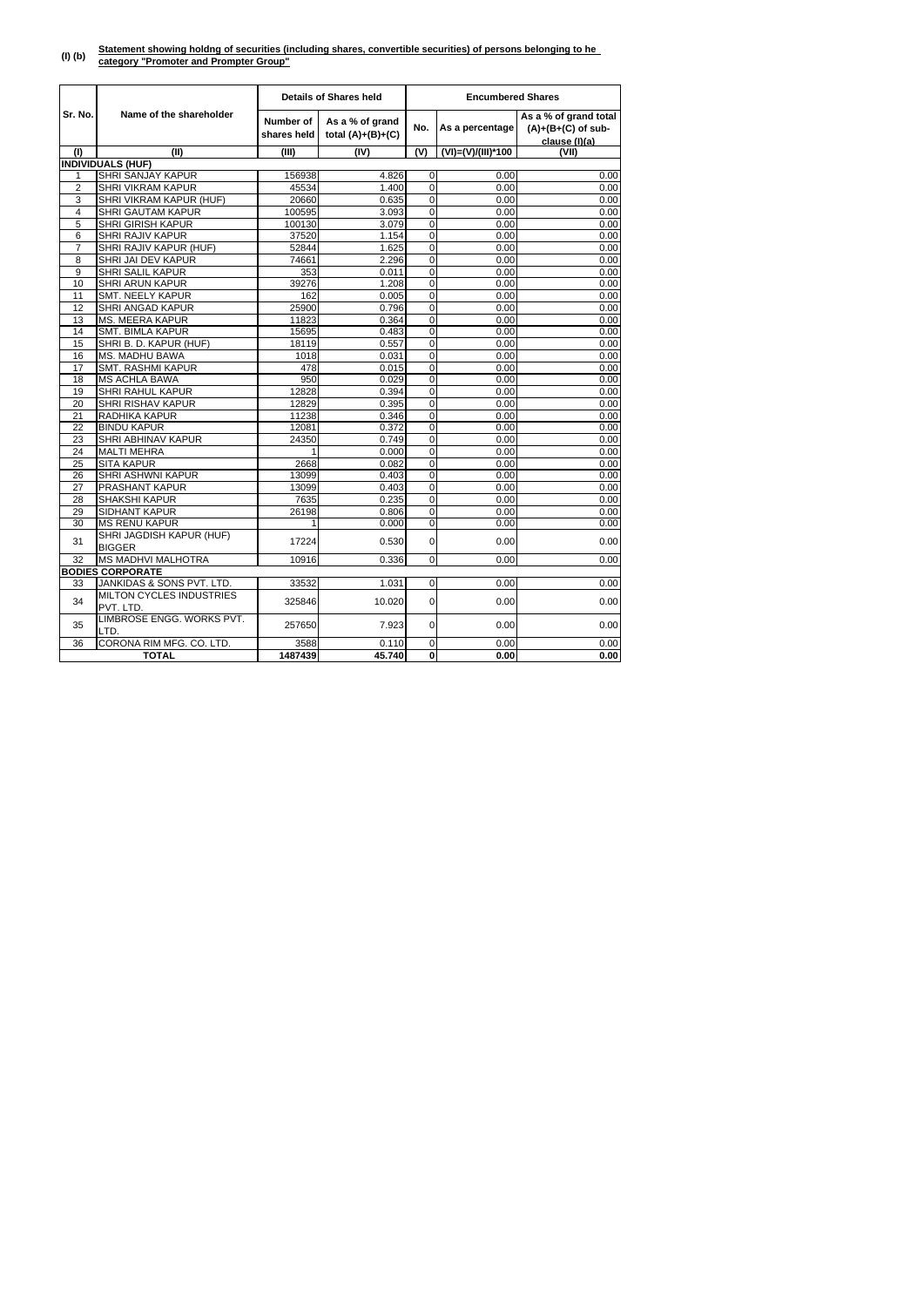#### **(1)(C) CATEGORY "PUBLIC" AND HOLDING MORE THAN 1% OF THE TOTAL NUMBER OF SHARES AS ON 31.12.201**

| Sr. No. | Name of the Shareholder    | Number of<br><b>Shares</b> | Shares as a percentage of total<br>No. of Shares (i.e. Grand Total<br>$(A)+(B)+(C)$ indicated in<br>Statement at para (I)(a) above |  |
|---------|----------------------------|----------------------------|------------------------------------------------------------------------------------------------------------------------------------|--|
|         | 1 MY MONEY SECURITIES LTD. | 50000                      | 1.538                                                                                                                              |  |
|         | 2 RUNNER MARKETING PVT LTD | 50000                      | 1.538                                                                                                                              |  |
|         | 3 NIRMAL M. BANG           | 120530                     | 3.706                                                                                                                              |  |
|         | 4 RAHUL DHRUV              | 33000                      | 1.015                                                                                                                              |  |
|         | 5 MUKUL AGRAWAL            | 50000                      | 1.538                                                                                                                              |  |
|         | 6 VIJAY AGGARWAL           | 50000                      | 1.538                                                                                                                              |  |
|         | 7 DIPAK KANAYALAL SHAH     | 33000                      | 1.015                                                                                                                              |  |
|         | TOTAL                      | 386530                     | 11.886                                                                                                                             |  |

## **STATEMENT SHOWING SHAREHOLDING OF PERSEONS BELONGING TO THE**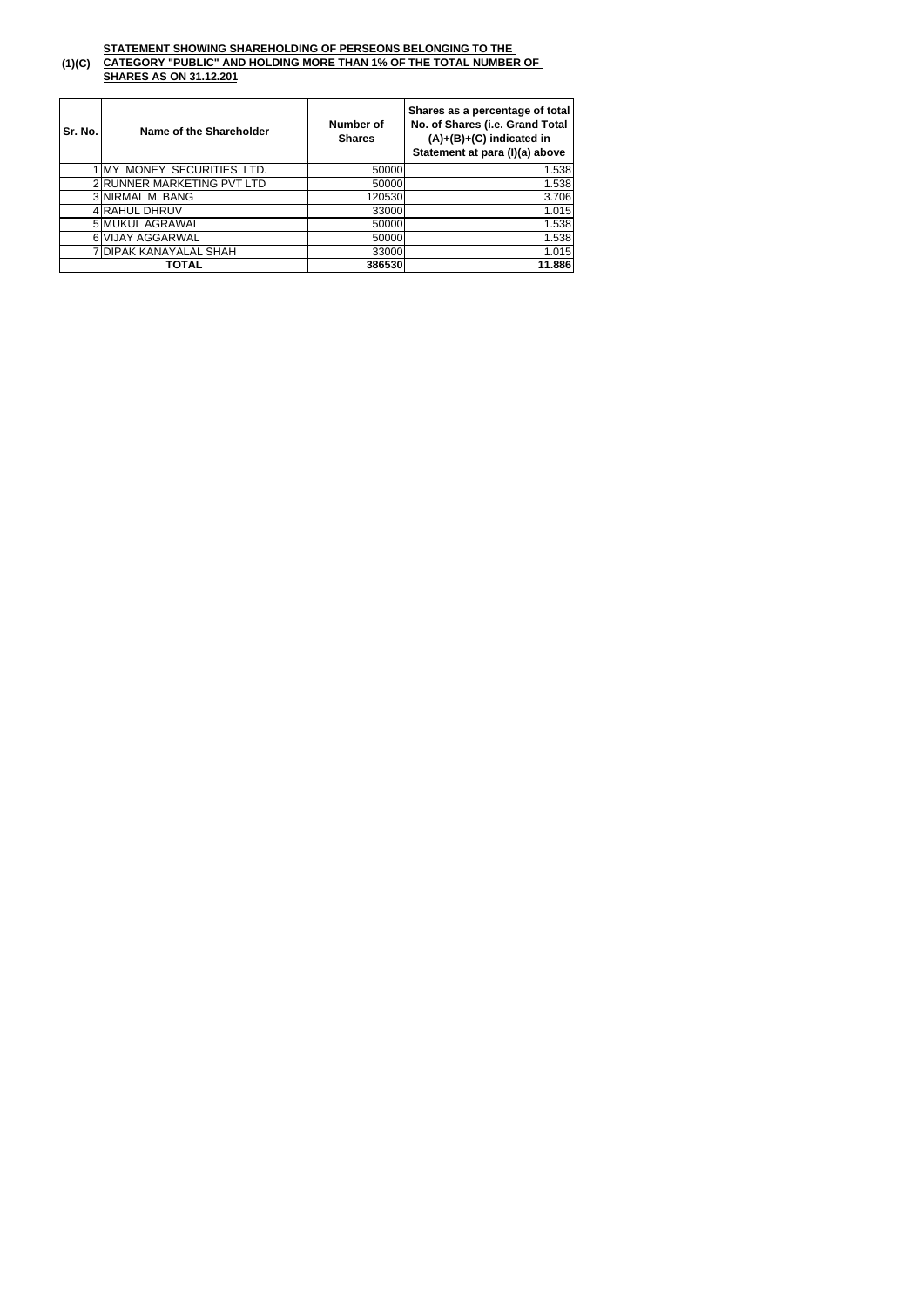#### **(1)(D) STATEMENT SHOWING DETAILS OF LOCKED-IN SHARES AS ON 31.12.201**

| Sr. No. | Name of the Shareholder | Number of<br><b>Shares</b> | Shares as a percentage of total<br>No. of Shares (i.e. Grand Total<br>$(A)+(B)+(C)$ indicated in<br>Statement at para (I)(a) above |
|---------|-------------------------|----------------------------|------------------------------------------------------------------------------------------------------------------------------------|
|         |                         |                            |                                                                                                                                    |
|         |                         |                            |                                                                                                                                    |
|         | ΤΟΤΑΙ                   |                            | NIL                                                                                                                                |

#### **(II)(a) STATEMENT SHOWING DETAILS OF DEPOSITORY RECEIPTS (DRs) AS ON 31.12.201**

| Sr. No. | Name of the Shareholder | <b>Number of</b><br><b>Shares</b> | Shares as a percentage of total<br>No. of Shares (i.e. Grand Total<br>$(A)+(B)+(C)$ indicated in<br>Statement at para (I)(a) above |
|---------|-------------------------|-----------------------------------|------------------------------------------------------------------------------------------------------------------------------------|
|         |                         |                                   |                                                                                                                                    |
|         |                         |                                   |                                                                                                                                    |
|         | <b>TOTAL</b>            | NIL                               | ΝIΙ                                                                                                                                |

#### **(II)(b) STATEMENT SHOWING HOLDING OF DEPOSITORY RECEIPTS (DRs) WHERE**

| Sr. No. | <b>Name of the Shareholder</b> | Number of<br><b>Shares</b> | Shares as a percentage of total<br>No. of Shares (i.e. Grand Total<br>$(A)+(B)+(C)$ indicated in<br>Statement at para (I)(a) above |
|---------|--------------------------------|----------------------------|------------------------------------------------------------------------------------------------------------------------------------|
|         |                                |                            |                                                                                                                                    |
|         |                                |                            |                                                                                                                                    |
|         | TOTAL                          | <b>NIL</b>                 | 'NIL                                                                                                                               |